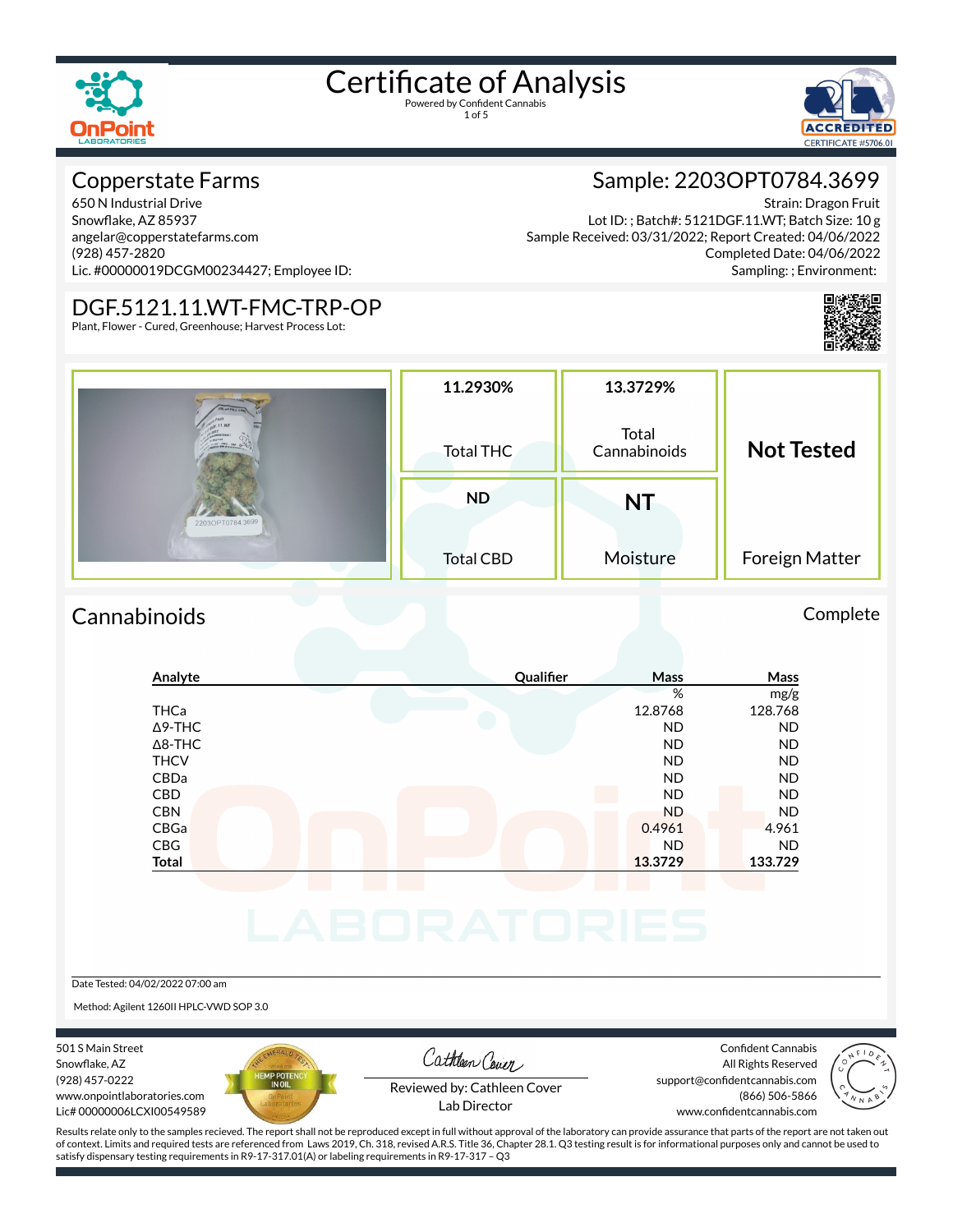



#### Copperstate Farms

650 N Industrial Drive Snowflake, AZ 85937 angelar@copperstatefarms.com (928) 457-2820 Lic. #00000019DCGM00234427; Employee ID:

#### DGF.5121.11.WT-FMC-TRP-OP

Plant, Flower - Cured, Greenhouse; Harvest Process Lot:

#### **Terpenes**



Strain: Dragon Fruit Lot ID: ; Batch#: 5121DGF.11.WT; Batch Size: 10 g Sample Received: 03/31/2022; Report Created: 04/06/2022 Completed Date: 04/06/2022 Sampling: ; Environment:



Primary Aromas

| Analyte                | Qualifier | LOQ    | Limit | Mass                                                     | <b>Status</b> |           |
|------------------------|-----------|--------|-------|----------------------------------------------------------|---------------|-----------|
|                        |           | $\%$   | $\%$  | %                                                        |               |           |
| <b>B-Caryophyllene</b> |           | 0.0400 |       | 0.1832                                                   | <b>Tested</b> |           |
| δ-Limonene             |           | 0.0400 |       | 0.0995                                                   | <b>Tested</b> |           |
| Linalool               |           | 0.0400 |       | 0.0749                                                   | <b>Tested</b> |           |
| $\alpha$ -Humulene     |           | 0.0400 |       | 0.0648                                                   | <b>Tested</b> |           |
| α-Bisabolol            |           | 0.0400 |       | 0.0417                                                   | <b>Tested</b> |           |
| 1,4-Cineole            |           | 0.0400 |       | <b>ND</b>                                                | Tested        | Cinnamon  |
| 3-Carene               |           | 0.0400 |       | <b>ND</b>                                                | <b>Tested</b> |           |
| $\alpha$ -Cedrene      |           | 0.0400 |       | <b>ND</b>                                                | <b>Tested</b> |           |
| $\alpha$ -Phellandrene |           | 0.0400 |       | <b>ND</b>                                                | <b>Tested</b> |           |
| $\alpha$ -Pinene       |           | 0.0400 |       | <loq< td=""><td><b>Tested</b></td><td></td></loq<>       | <b>Tested</b> |           |
| $\alpha$ -Terpinene    |           | 0.0400 |       | <b>ND</b>                                                | <b>Tested</b> |           |
| $\alpha$ -Terpineol    |           | 0.0400 |       | <b>ND</b>                                                | <b>Tested</b> |           |
| <b>B-Myrcene</b>       |           | 0.0400 |       | <loq< td=""><td><b>Tested</b></td><td></td></loq<>       | <b>Tested</b> |           |
| <b>B-Pinene</b>        |           | 0.0400 |       | <loq< td=""><td><b>Tested</b></td><td>Orange</td></loq<> | <b>Tested</b> | Orange    |
| Borneol                |           | 0.0400 |       | <b>ND</b>                                                | <b>Tested</b> |           |
| Camphene               |           | 0.0400 |       | <b>ND</b>                                                | <b>Tested</b> |           |
| Camphor                |           | 0.0400 |       | <b>ND</b>                                                | Tested        |           |
| Caryophyllene Oxide    |           | 0.0400 |       | <b>ND</b>                                                | <b>Tested</b> |           |
| Cedrol                 |           | 0.0400 |       | <b>ND</b>                                                | <b>Tested</b> |           |
| cis-Nerolidol          |           | 0.0400 |       | <b>ND</b>                                                | <b>Tested</b> |           |
| cis-Ocimene            |           | 0.0400 |       | <b>ND</b>                                                | <b>Tested</b> | Lavender  |
| Endo-Fenchyl Alcohol   |           | 0.0400 |       | <loq< td=""><td><b>Tested</b></td><td></td></loq<>       | <b>Tested</b> |           |
| Eucalyptol             |           | 0.0400 |       | <b>ND</b>                                                | <b>Tested</b> |           |
| Farnesene              |           | 0.0400 |       | <b>ND</b>                                                | <b>Tested</b> |           |
| Fenchone               |           | 0.0400 |       | <b>ND</b>                                                | <b>Tested</b> |           |
| y-Terpinene            |           | 0.0400 |       | <b>ND</b>                                                | <b>Tested</b> |           |
| y-Terpineol            |           | 0.0400 |       | <b>ND</b>                                                | <b>Tested</b> |           |
| Geraniol               |           | 0.0400 |       | <b>ND</b>                                                | <b>Tested</b> |           |
| Geranyl Acetate        |           | 0.0400 |       | <b>ND</b>                                                | <b>Tested</b> | Hops      |
| Guaiol                 |           | 0.0400 |       | <b>ND</b>                                                | <b>Tested</b> |           |
| Isoborneol             |           | 0.0400 |       | <b>ND</b>                                                | <b>Tested</b> |           |
| Isopulegol             |           | 0.0400 |       | <b>ND</b>                                                | <b>Tested</b> |           |
| Menthol                |           | 0.0400 |       | <b>ND</b>                                                | <b>Tested</b> |           |
| Nerol                  |           | 0.0400 |       | <b>ND</b>                                                | <b>Tested</b> |           |
| Ocimene                |           | 0.0400 |       | <b>ND</b>                                                | <b>Tested</b> |           |
| Pulegone               |           | 0.0400 |       | <b>ND</b>                                                | <b>Tested</b> | Chamomile |
| Sabinene               |           | 0.0400 |       | <b>ND</b>                                                | <b>Tested</b> |           |
| Sabinene Hydrate       |           | 0.0400 |       | <b>ND</b>                                                | <b>Tested</b> |           |
| Terpinolene            |           | 0.0400 |       | <b>ND</b>                                                | <b>Tested</b> |           |
| Valencene              |           | 0.0400 |       | <b>ND</b>                                                | <b>Tested</b> | 0.4641%   |

Date Tested: 04/03/2022 12:00 am

Method: Agilent Intuvo 9000 gas chromatography direct injection

501 S Main Street

Snowflake, AZ (928) 457-0222 www.onpointlaboratories.com Lic# 00000006LCXI00549589 Cathleen Cover

Confident Cannabis All Rights Reserved support@confidentcannabis.com (866) 506-5866

Total Terpenes



Reviewed by: Cathleen Cover Lab Director

www.confidentcannabis.com

Results relate only to the samples recieved. The report shall not be reproduced except in full without approval of the laboratory can provide assurance that parts of the report are not taken out of context. Limits and required tests are referenced from Laws 2019, Ch. 318, revised A.R.S. Title 36, Chapter 28.1. Q3 testing result is for informational purposes only and cannot be used to satisfy dispensary testing requirements in R9-17-317.01(A) or labeling requirements in R9-17-317 – Q3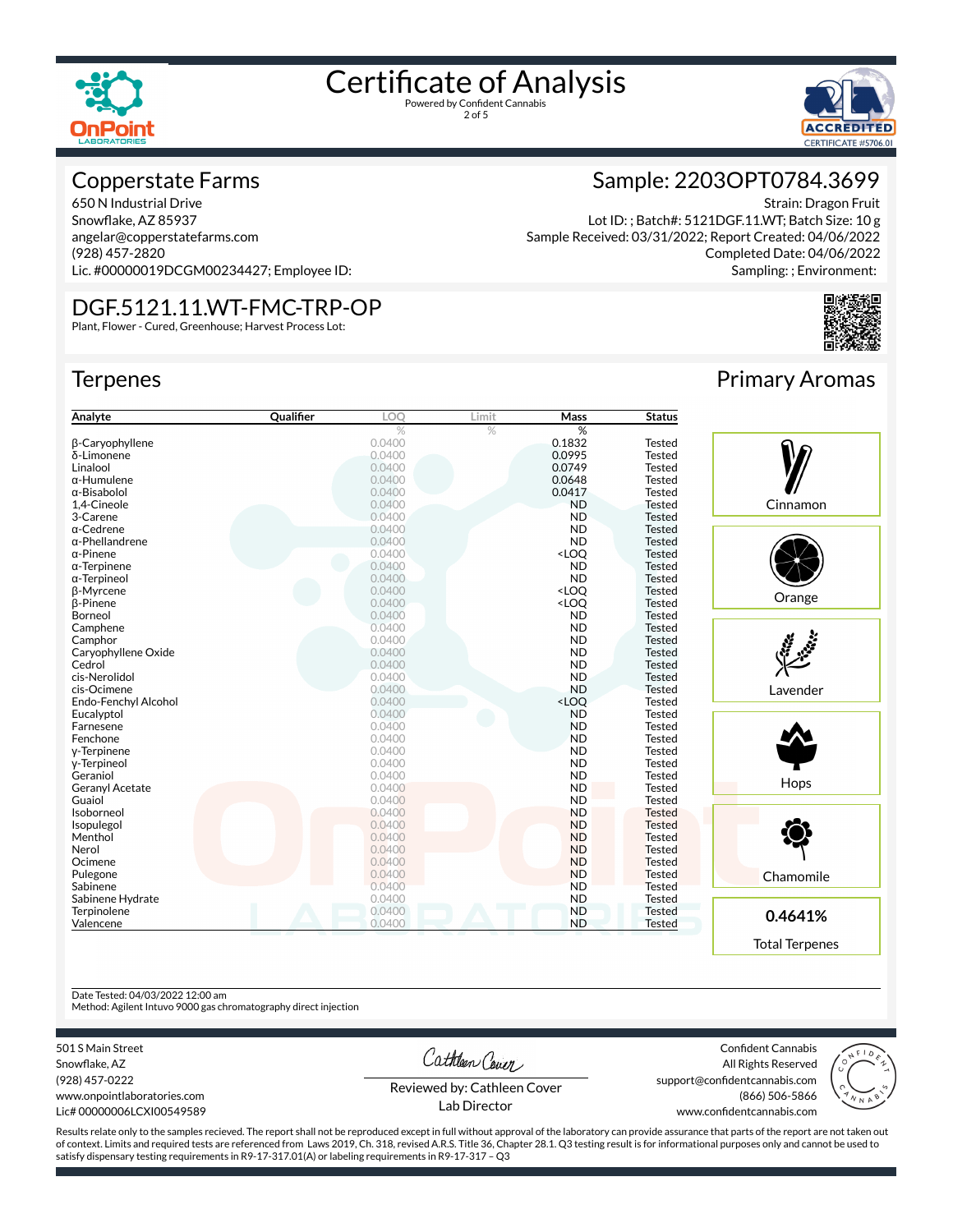

3 of 5



#### Copperstate Farms

650 N Industrial Drive Snowflake, AZ 85937 angelar@copperstatefarms.com (928) 457-2820 Lic. #00000019DCGM00234427; Employee ID:

#### DGF.5121.11.WT-FMC-TRP-OP

Plant, Flower - Cured, Greenhouse; Harvest Process Lot:

### Microbials Pass



Strain: Dragon Fruit

Completed Date: 04/06/2022

Sample: 2203OPT0784.3699

Lot ID: ; Batch#: 5121DGF.11.WT; Batch Size: 10 g

Sample Received: 03/31/2022; Report Created: 04/06/2022



of context. Limits and required tests are referenced from Laws 2019, Ch. 318, revised A.R.S. Title 36, Chapter 28.1. Q3 testing result is for informational purposes only and cannot be used to satisfy dispensary testing requirements in R9-17-317.01(A) or labeling requirements in R9-17-317 – Q3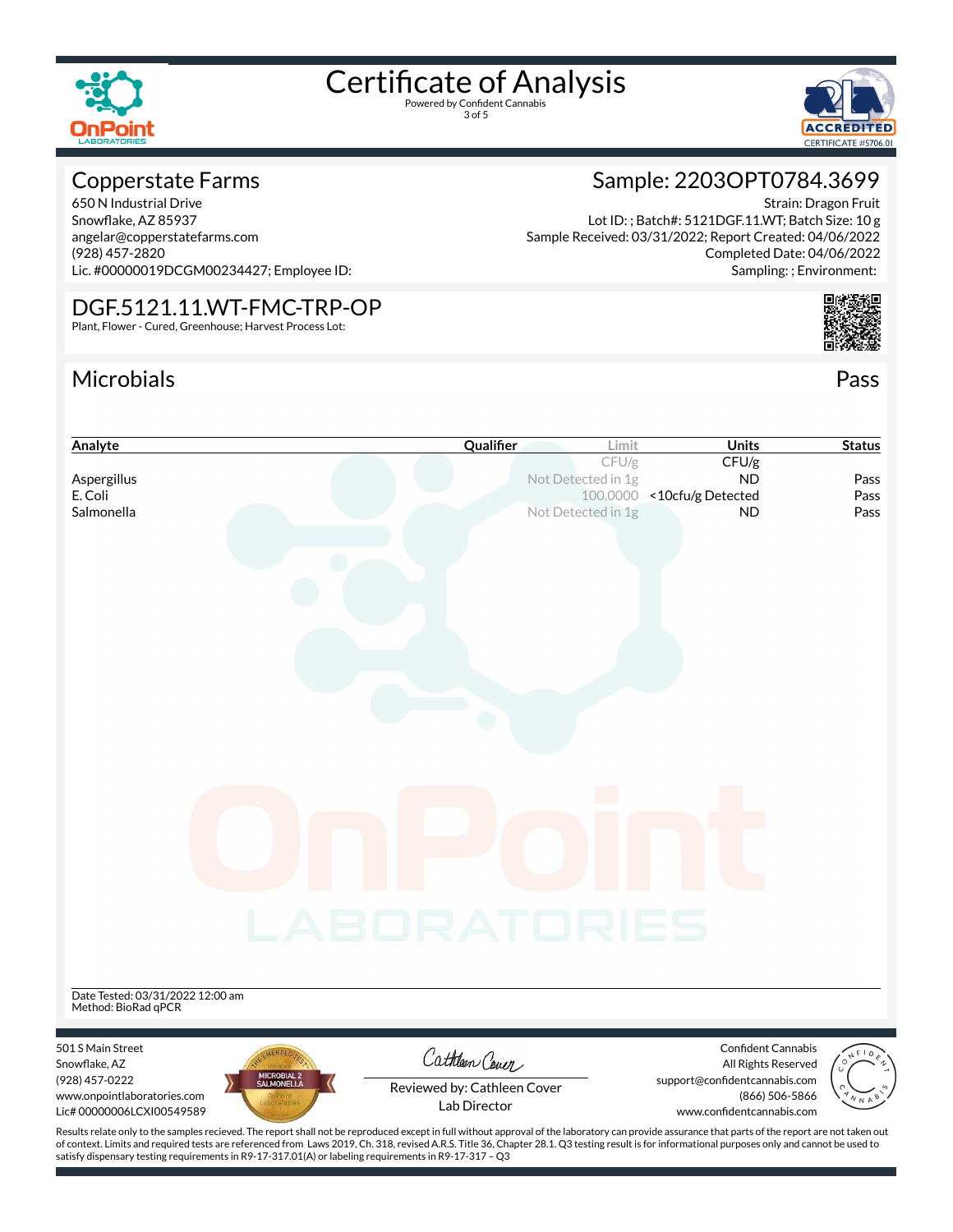

4 of 5



#### Copperstate Farms

650 N Industrial Drive Snowflake, AZ 85937 angelar@copperstatefarms.com (928) 457-2820 Lic. #00000019DCGM00234427; Employee ID:

#### DGF.5121.11.WT-FMC-TRP-OP

Plant, Flower - Cured, Greenhouse; Harvest Process Lot:

### Heavy Metals **Pass**

### Sample: 2203OPT0784.3699

Strain: Dragon Fruit Lot ID: ; Batch#: 5121DGF.11.WT; Batch Size: 10 g Sample Received: 03/31/2022; Report Created: 04/06/2022 Completed Date: 04/06/2022 Sampling: ; Environment:





Results relate only to the samples recieved. The report shall not be reproduced except in full without approval of the laboratory can provide assurance that parts of the report are not taken out of context. Limits and required tests are referenced from Laws 2019, Ch. 318, revised A.R.S. Title 36, Chapter 28.1. Q3 testing result is for informational purposes only and cannot be used to satisfy dispensary testing requirements in R9-17-317.01(A) or labeling requirements in R9-17-317 – Q3